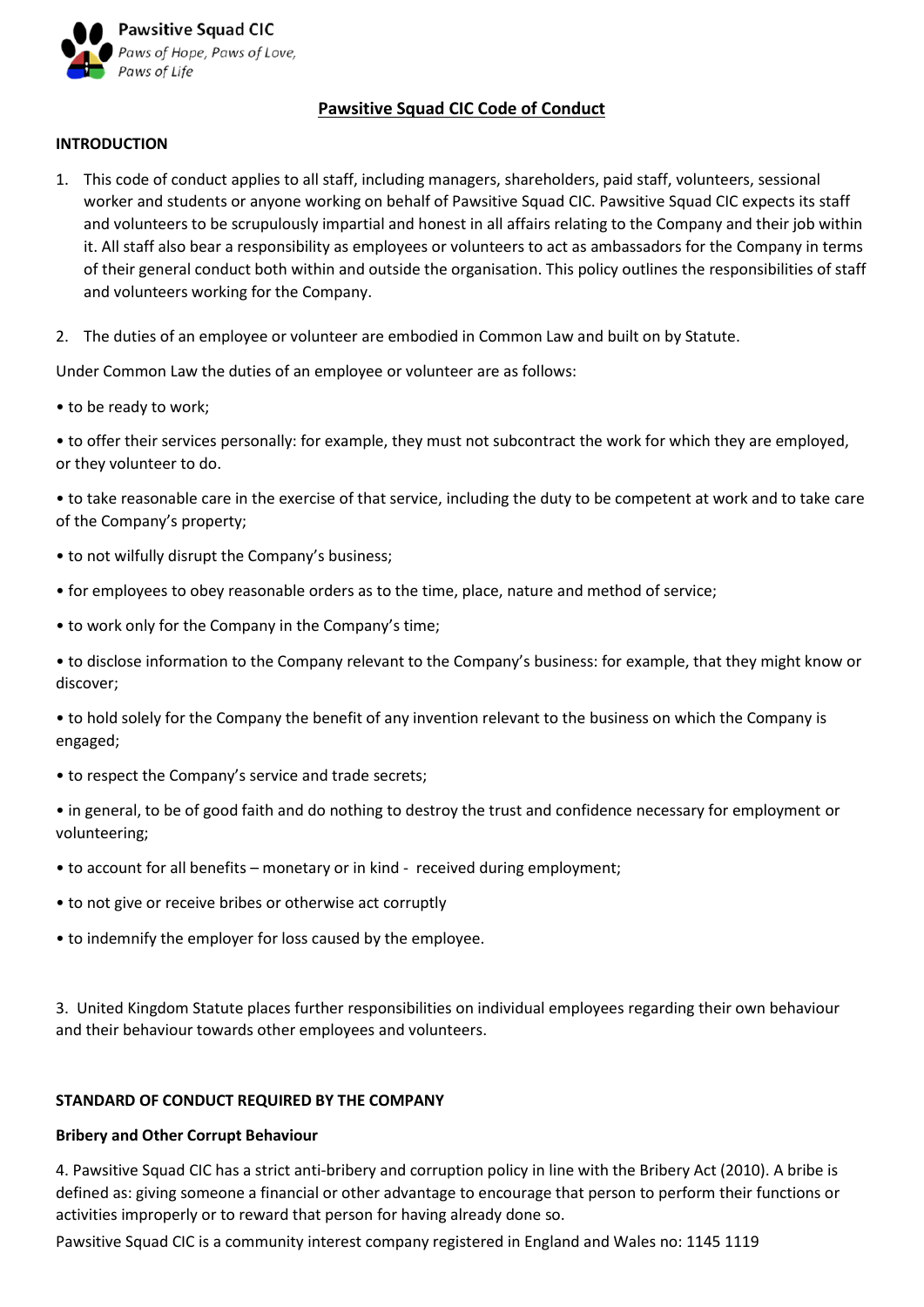

5. If an employee or volunteer bribes (or attempts to bribe) another person, intending either to obtain or retain business for the company, or to obtain or retain an advantage in the conduct of the company's business this will be considered gross misconduct. Similarly accepting or allowing another person to accept a bribe will be considered gross misconduct. In these circumstances the employee will be subject to formal investigation under the Company's disciplinary procedures and volunteer policy, and disciplinary action up to and including dismissal or termination of volunteer arrangement may be applied.

## **Attendance at Luncheons, Receptions, visits etc**

6. Where it is evident that the work of Pawsitive Squad CIC will be facilitated, invitations to attend receptions, luncheons, visits etc. may be accepted under the following rules:

• no employee or volunteer may accept an invitation without first obtaining the approval from the Pawsitive Squad CIC leadership team.

• in exceptional circumstances, where it is not possible to seek prior approval, the facts should be reported immediately afterwards;

• if addressed personally, such an invitation may not be transferred to another employee or volunteer, except with the consent and approval of the leadership team as above and with the concurrence of the party issuing the invitation;

# **Identification**

7. Employees and volunteers who have been issued with identity badges should wear or carry these whilst carrying out their duties.

# **Confidentiality**

8.At all times confidentiality must be maintained. No information can be released to unauthorised persons or organisations. The Business Owner or other Senior Managers of the Company will inform employees and volunteers of those authorised to receive information.

9.If doubt exists as to the validity of an organisation or individuals to receive information, this must be checked with the leadership team.

### **Political and civic activities**

11. It is not the intention of Pawsitive Squad CIC or this policy, to dissuade employees from participating actively in public duties. It is important, however, that by doing so there is no suggestion to a third party that the employee is acting on behalf of, or with the support of, Pawsitive Squad CIC. To avoid any misunderstanding, no Company employee or volunteer should permit his or her company affiliation to be noted in any outside organisation's materials or activities without the express written approval of a member of senior management.

# **General Conduct**

12. Employees and Volunteers should at all times conduct themselves in such a way as to enhance the reputation of the Company.

13. Pawsitive Squad CIC will support employees or volunteers who become aware of and are willing to report breaches of this policy or who genuinely believe that a breach is occurring, has occurred or is likely to occur within the business. Employees and volunteers should raise the issue internally with a member of the leadership team or in accordance with the Company's Policy on Disclosing Information ('Whistleblowing').

14. These standards of conduct are intended to underpin and clarify standards required by Pawsitive Squad CIC, of its employees and volunteers and form a fundamental part of the employment contract or volunteer agreement. Staff or volunteers who fail to comply with the guidance detailed in this Policy could be subject, following full

Pawsitive Squad CIC is a community interest company registered in England and Wales no: 1145 1119